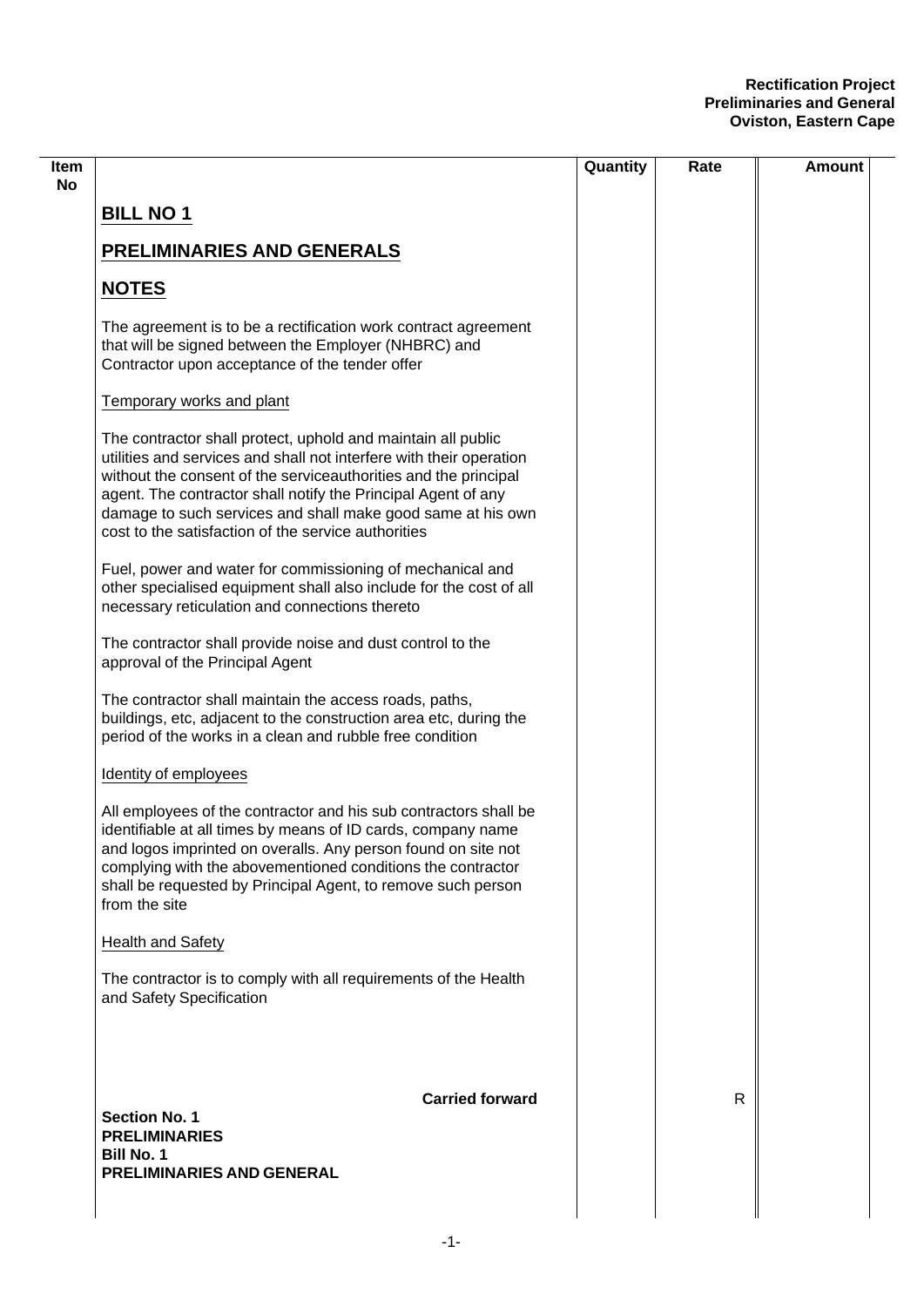## **Rectification Project Preliminaries and General Oviston, Eastern Cape**

| <b>Brought forward</b>                                                                                                                                                                                                                                                                   |             | $\mathsf{R}$ |  |
|------------------------------------------------------------------------------------------------------------------------------------------------------------------------------------------------------------------------------------------------------------------------------------------|-------------|--------------|--|
| Housekeeping and compliance with Principal agent site rules                                                                                                                                                                                                                              |             |              |  |
| The contractor will be responsible for a high standard of<br>housekeeping in his site establishment, delivery of materials<br>and goods and removal of rubble, debris, etc, storage areas<br>and construction working areas to the approval of the Principal<br>Agent                    |             |              |  |
| <b>Working Hours</b>                                                                                                                                                                                                                                                                     |             |              |  |
| Should the contractor wish to work outside normal working<br>hours or at weekends in order to maintain his building<br>programme, he shall notify and obtain the approval from the<br>Principal Agent before doing so. The cost of this overtime will<br>be for the contractor's account |             |              |  |
| All risk insursnce                                                                                                                                                                                                                                                                       |             |              |  |
| Allowance for contractor's all risk insurance                                                                                                                                                                                                                                            | Item        |              |  |
| Health and Safety                                                                                                                                                                                                                                                                        |             |              |  |
| Allowance for all health and safety requirements as deemed<br>necessary for the successful execution of the project                                                                                                                                                                      | Item        |              |  |
| Management of contract                                                                                                                                                                                                                                                                   |             |              |  |
| Management of the works, programming for the works,<br>progress meetings, technical meetings, etc                                                                                                                                                                                        | Item        |              |  |
| Temporary works and plant                                                                                                                                                                                                                                                                |             |              |  |
| Plant, equipment, sheds, offices and main notice board                                                                                                                                                                                                                                   | Item        |              |  |
| <b>Temporary Services</b>                                                                                                                                                                                                                                                                |             |              |  |
| Water, electricity, telecommunication equipment, ablution<br>facilities, etc                                                                                                                                                                                                             | Item        |              |  |
| Security                                                                                                                                                                                                                                                                                 |             |              |  |
| Allowance for site security                                                                                                                                                                                                                                                              | <b>Item</b> |              |  |
| <b>Carried to Final Summary</b><br><b>Section No. 1</b><br><b>PRELIMINARIES</b><br><b>Bill No. 1</b><br>PRELIMINARIES AND GENERAL                                                                                                                                                        |             | $\mathsf{R}$ |  |
|                                                                                                                                                                                                                                                                                          |             |              |  |